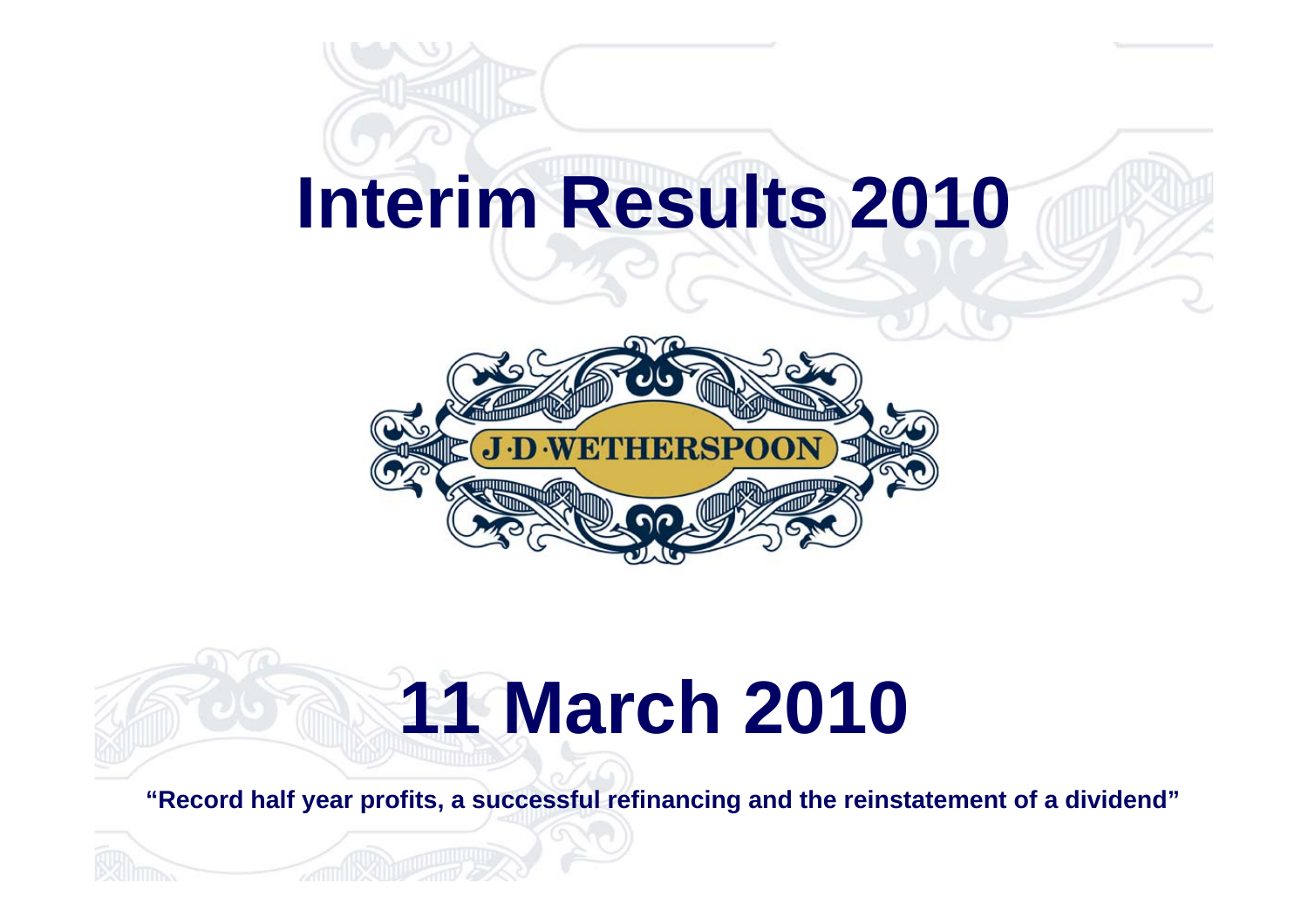## Highlights – Six Months to 24 January 2010

- 
- 
- Profit before tax and exceptional items up 17.5% to £36.2m
- Earnings per share up 40.0% to 17.5p
- Adjusted earnings per share before exceptional items up 9.4% to 17.5p
- Free cash flow per share down 45.7% to 15.3p
- Total and special dividend per share 19.0p (2009: 0.0p)
	- 17 Pubs opened; 2 closed; total now 746

**Furnover Example 1.1% to £488.1m** 

• Profit before tax up 41.4% to £36.2m



Record half year profits and dividend reinstated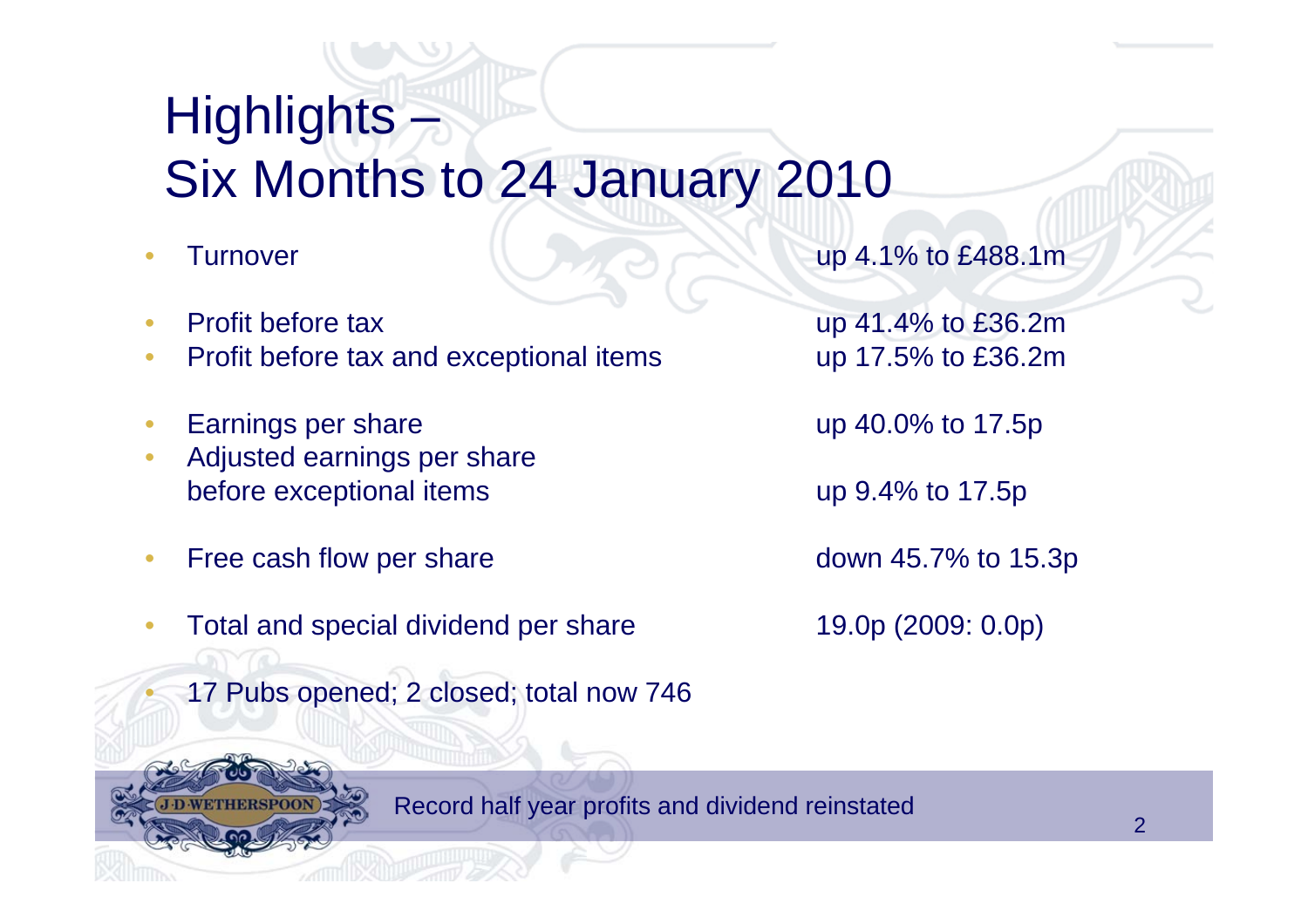### Average Sales Per Pub Week (including VAT)



Sales remain resilient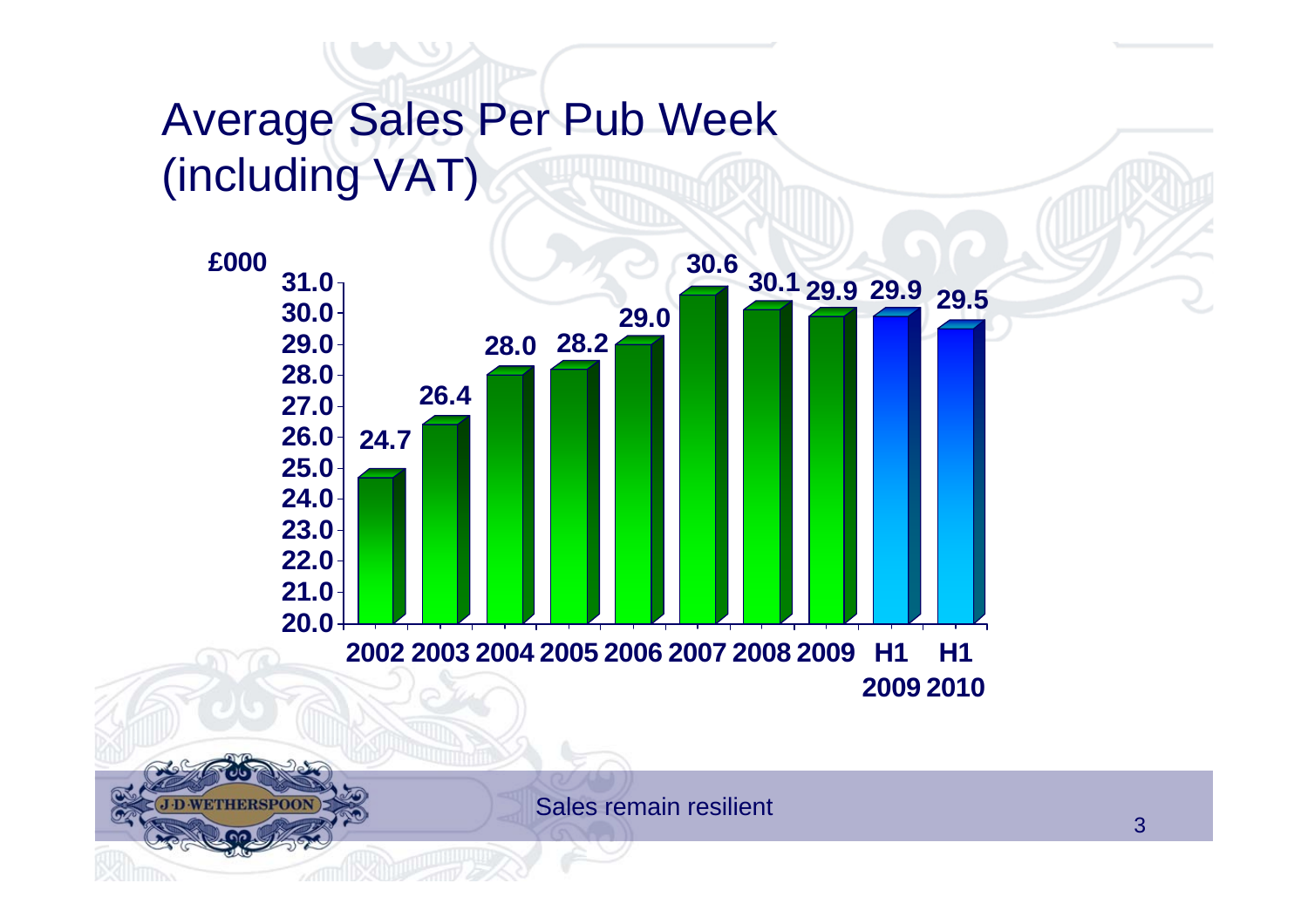## Like for Like Sales/Profits

**THERSPOO** 

| $\frac{0}{0}$             | H1 2010 | H1 2009 | 2009   | 2008   | 2007    | 2006   |
|---------------------------|---------|---------|--------|--------|---------|--------|
| <b>Bar</b>                | $+0.1$  | $+2.7$  | $+2.5$ | $-4.3$ | $+3.3$  | $+2.2$ |
| Food                      | $-2.1$  | $+2.0$  | $-0.4$ | $+7.9$ | $+12.6$ | $+3.6$ |
| <b>Machines</b>           | $+14.1$ | $-7.9$  | $-7.5$ | $-5.8$ | $+2.7$  | $-1.4$ |
| <b>Total LFL</b><br>sales | $+0.1$  | $+1.9$  | $+1.2$ | $-1.1$ | $+5.6$  | $+2.0$ |
| <b>LFL</b><br>profits     | $+1.3$  | $-4.0$  | $-1.7$ | $-6.6$ | $+7.0$  | $+5.9$ |

Like for like profit growth and strong machine sales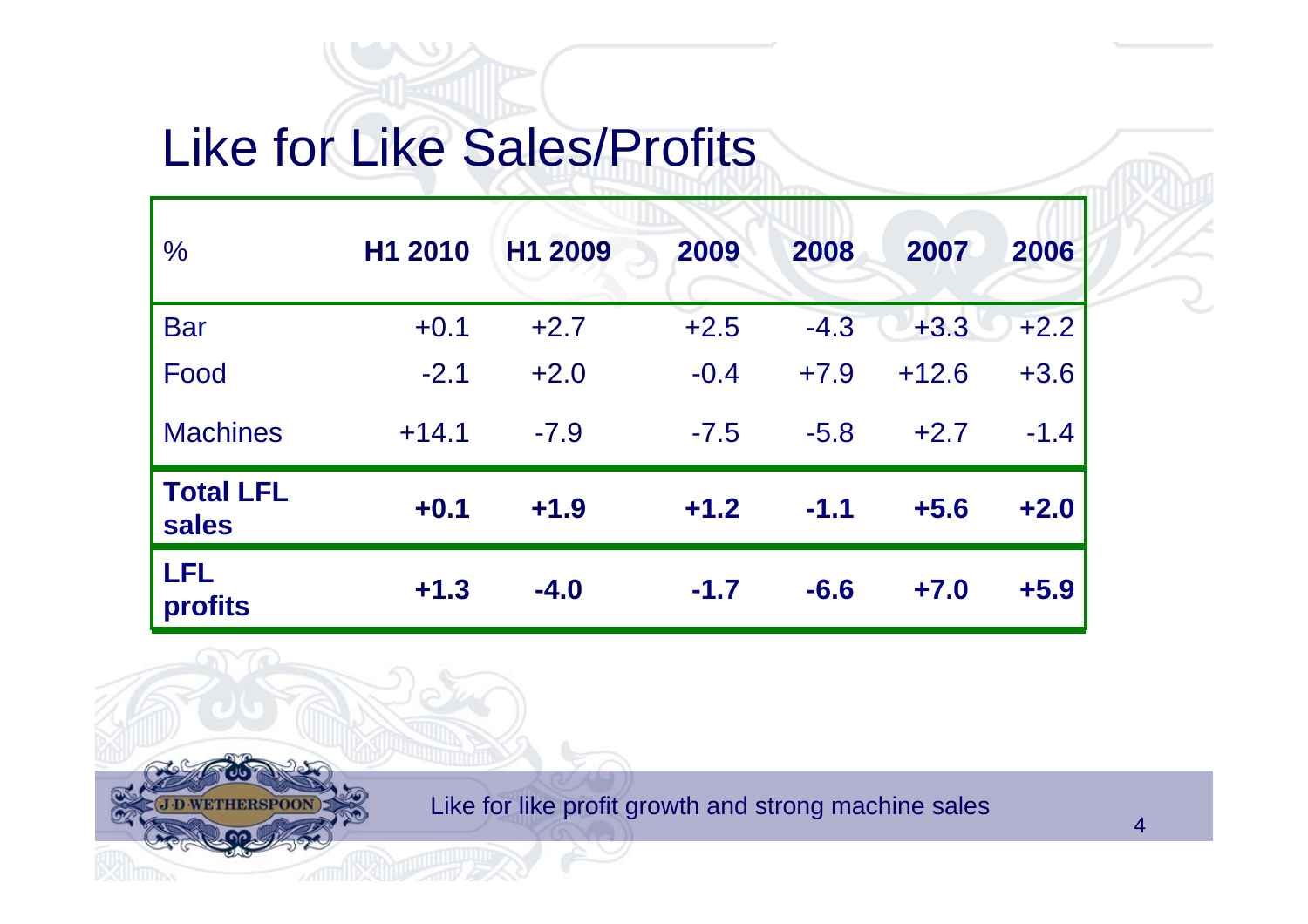## Pub Operating Margin

- Gross margin maintained
- **Operating costs** 
	- Higher repairs, 3.5% of sales, in line with historical average
	- Lower utilities. Lower rates, improved consumption
	- Depreciation slightly lower as a % to sales

Ongoing operating margin in line with 2009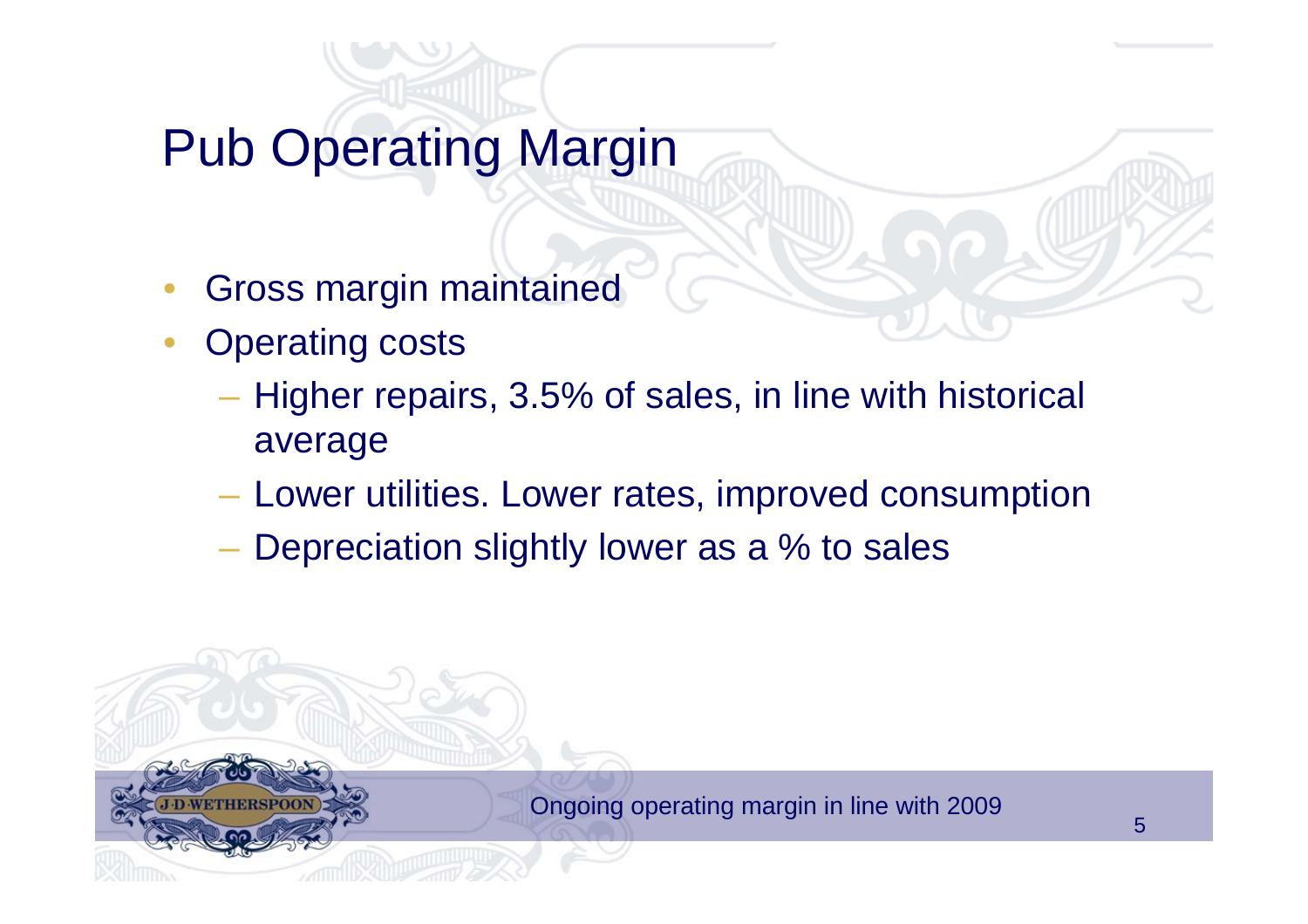## Operating Margin - Summary

|                                               | H <sub>1</sub> | <b>H1</b>  | <b>H1</b> | H1         | <b>FY</b>  |
|-----------------------------------------------|----------------|------------|-----------|------------|------------|
|                                               | 2010           | 2010       | 2009      | 2009       | 2009       |
|                                               | £000           | % of Sales | £000      | % of Sales | % of Sales |
| <b>Turnover</b>                               | 488,132        |            | 468,718   |            |            |
| <b>Pub Operating Profit</b>                   | 90,270         | 18.5       | 86,897    | 18.5       | 18.7       |
| <b>Head Office Costs</b>                      | (17, 604)      | (3.6)      | (16, 726) | (3.6)      | (3.6)      |
| <b>Share Incentive Plan</b>                   | (1, 537)       | (0.3)      | (1, 246)  | (0.3)      | (0.3)      |
| <b>Depreciation</b>                           | (22,176)       | (4.6)      | (22,192)  | (4.7)      | (4.7)      |
| <b>Operating Profit</b><br>(pre exceptionals) | 48,953         | 10.0       | 46,733    | 10.0       | 10.0       |
| Litigation                                    | (27)           | (0.0)      | (1, 398)  | (0.3)      | (0.2)      |
| (Loss) on disposal                            | (0)            | (0.0)      | (1, 122)  | (0.2)      | (1.9)      |
| Impairment provision                          | (0)            | (0.0)      | (147)     | (0.0)      | (0.0)      |
| <b>Aborted properties</b>                     | (71)           | (0.0)      | (1,774)   | (0.4)      | (0.2)      |
| <b>Operating Profit</b>                       | 48,855         | 10.0       | 42,292    | 9.0        | 7.8        |

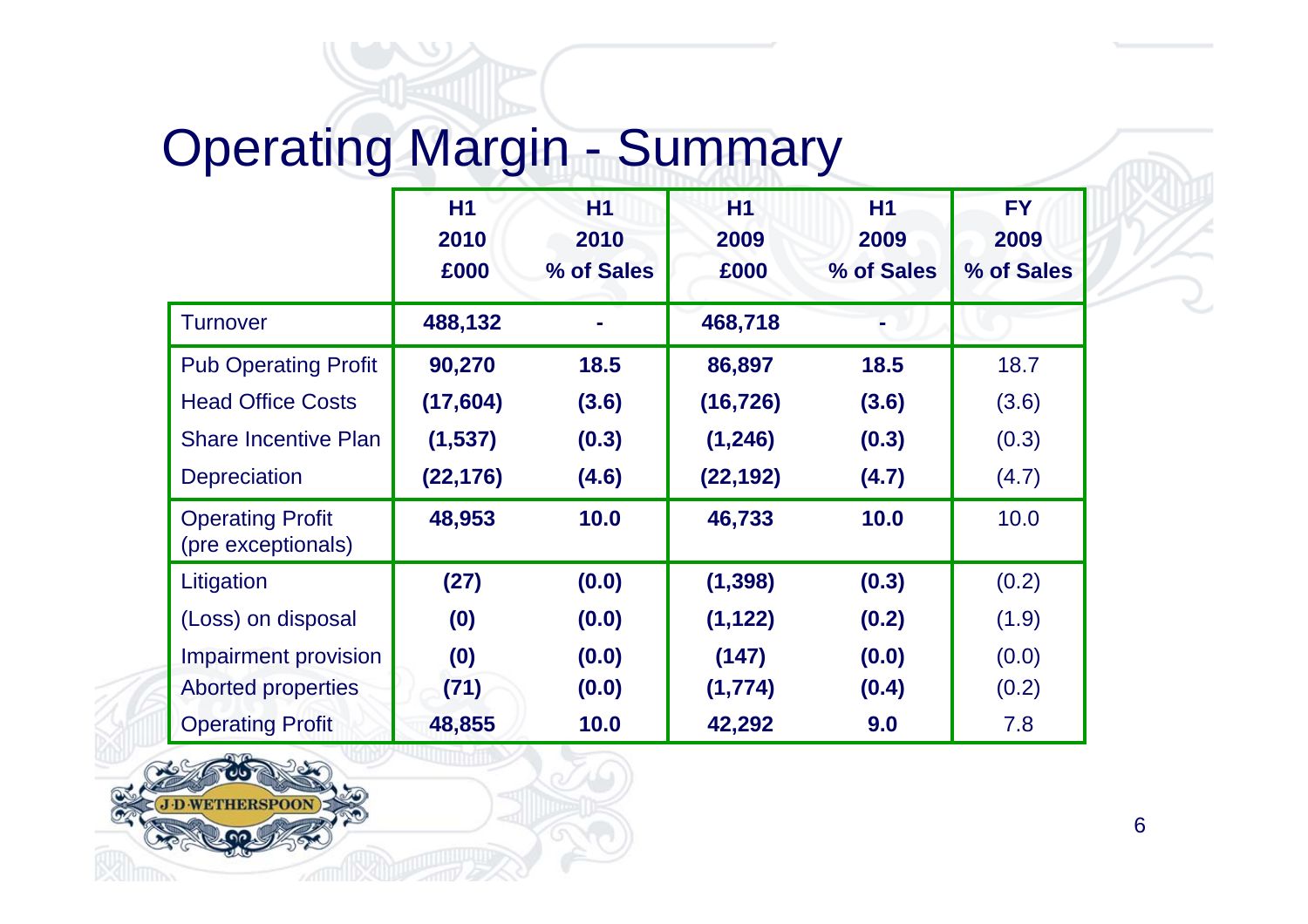### Allocation of Resources

**ETHERSPOC** 



Focus on new openings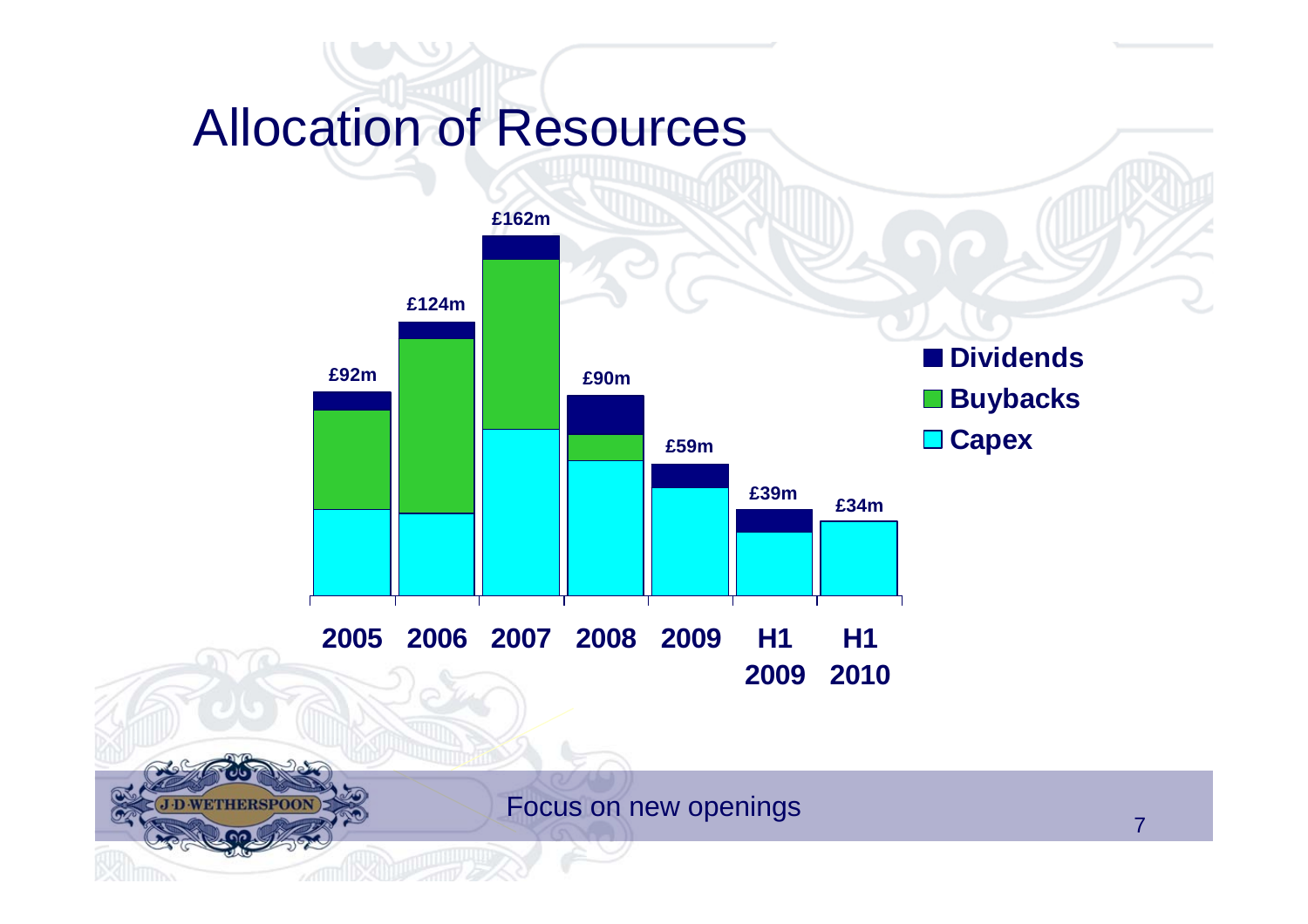### Movement in Net Borrowings

- Free cash flow decreased to £21.3m (2009: £39.2m)
	- Decline in cash from operations due to exceptional working capital benefits last year
	- Increased investment in existing pubs
- Overall increase in net borrowings of £2.8m, in the six months since year end (2009: decrease of £4.8m)
- Net debt to EBITDA remains at 2.7 times down from 3.2 times 12 months ago
- Total net borrowings £392.8m, a decrease of £42.4m in the last 12 months (2009: £435.2m)



Significant decrease in net borrowings compared to last year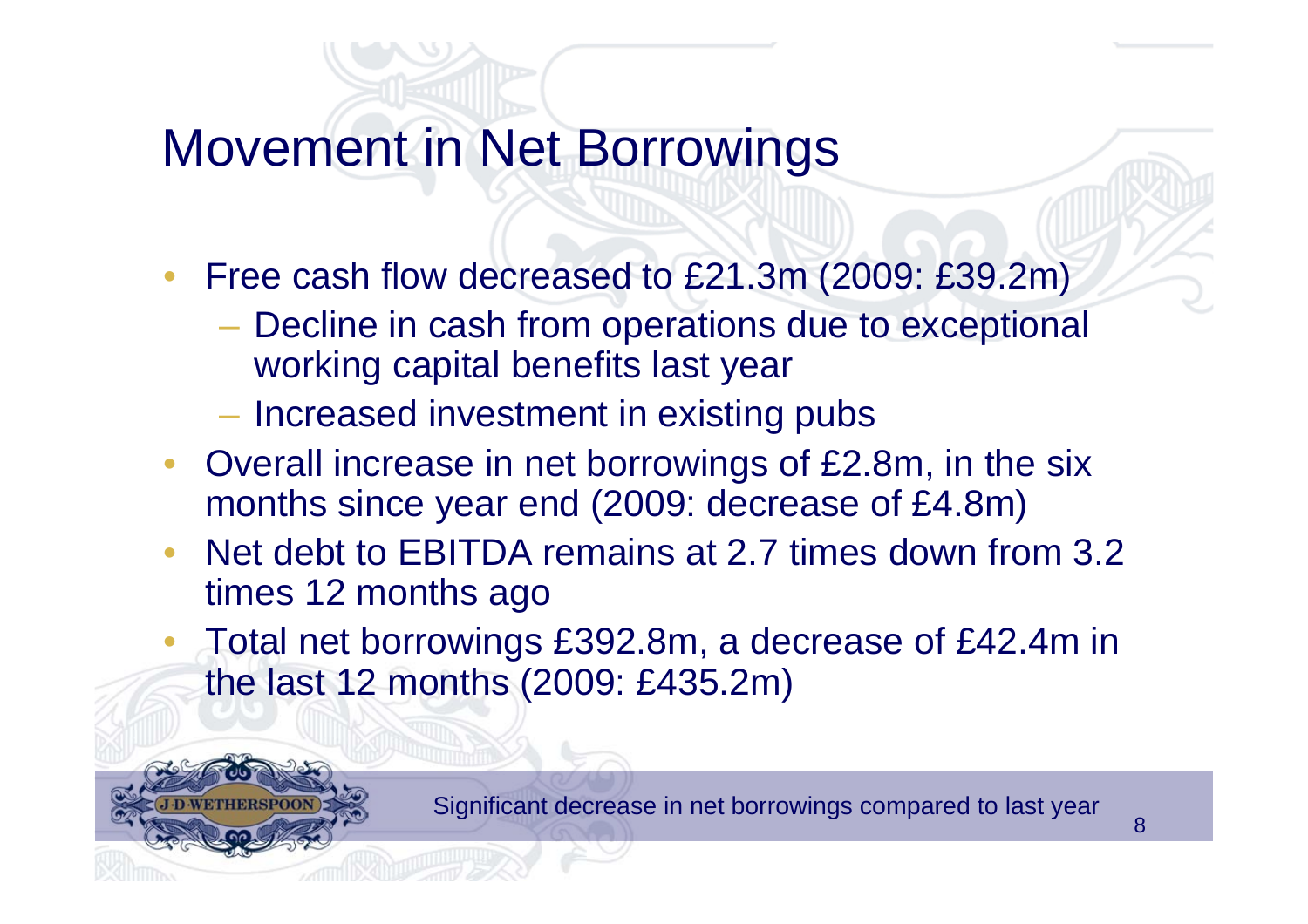

Further improvement in performance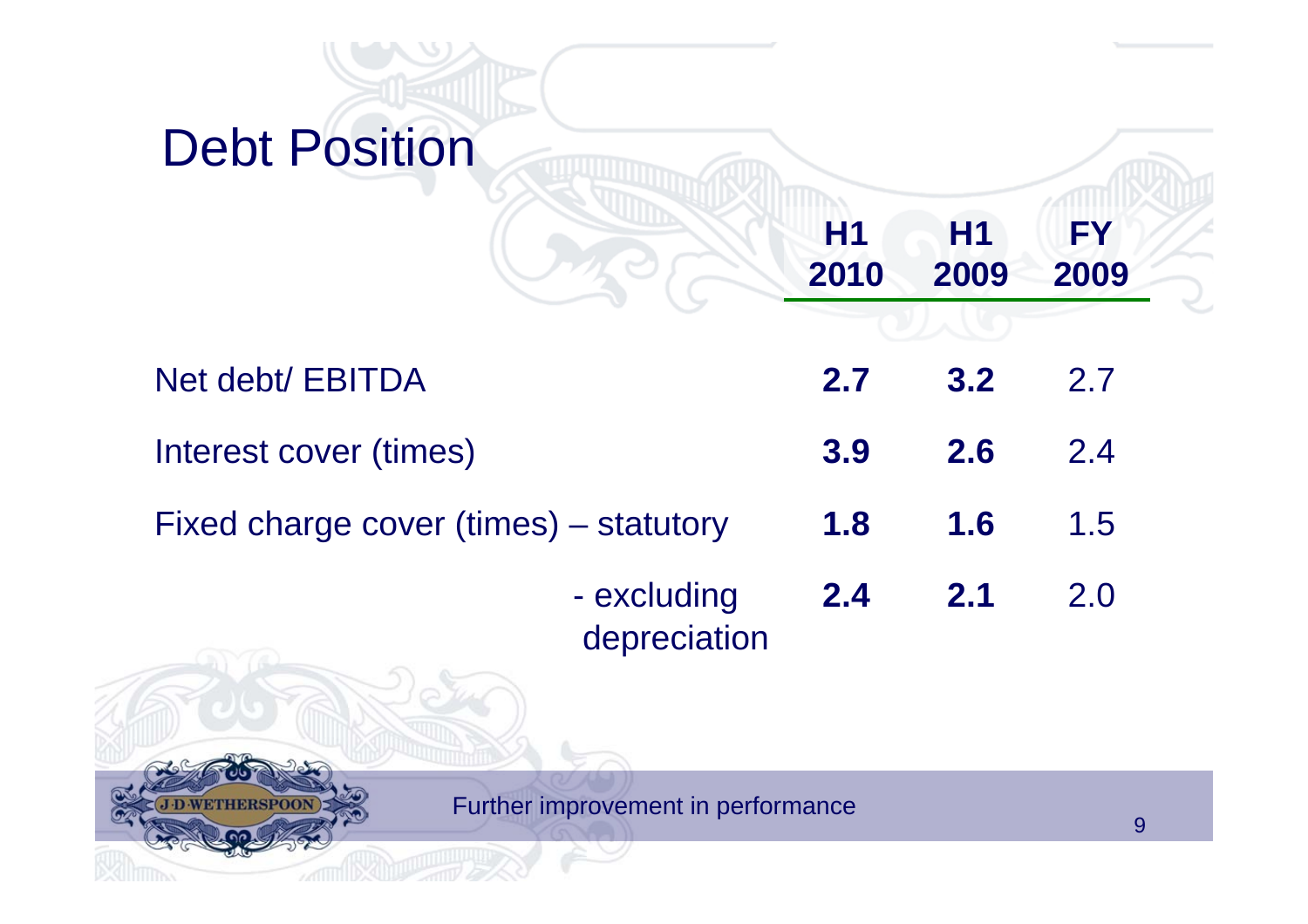| <b>Cash Flow</b>                        | H1<br>2010 | H1<br>2009 | <b>FY</b><br>2009 |
|-----------------------------------------|------------|------------|-------------------|
| Cash from operations                    | 60,916     | 78,741     | 171,850           |
| <b>Interest</b>                         | (15, 779)  | (20, 624)  | (34, 857)         |
| <b>Tax</b>                              | (11, 029)  | (10, 077)  | (20, 497)         |
| Investment in existing pubs             | (9, 440)   | (4,839)    | (10, 999)         |
| Investment in own shares (SIP)          | (3, 409)   | (4,036)    | (6,003)           |
| Free cash flow                          | 21,259     | 39,165     | 99,494            |
| <b>Dividends</b>                        |            | (10, 439)  | (10, 439)         |
| <b>Disposal proceeds</b>                |            |            | 495               |
| Investments in new pubs                 | (24, 319)  | (23, 907)  | (37, 830)         |
| Cash flow before share capital changes  | (3,060)    | 4,345      | 51,720            |
| <b>Finance Lease Principle Payments</b> | (1,643)    | (474)      | (889)             |
| Repayment of US private placement       | (87, 218)  | 135        |                   |
| Advances under bank loans               | 81,268     |            |                   |
| Advances under finance leases           | 9,089      |            |                   |
| <b>Issue of new shares</b>              | 303        | 81         | 580               |
| Movement in net borrowings              | (1, 261)   | 4,426      | (51, 411)         |
| Free cash flow per share                | 15.3p      | 28.2p      | 71.7p             |
|                                         |            |            |                   |

 $\sqrt{\mathbb{1}}$ 

**THERSPOC** 



Z

 $\overline{\phantom{0}}$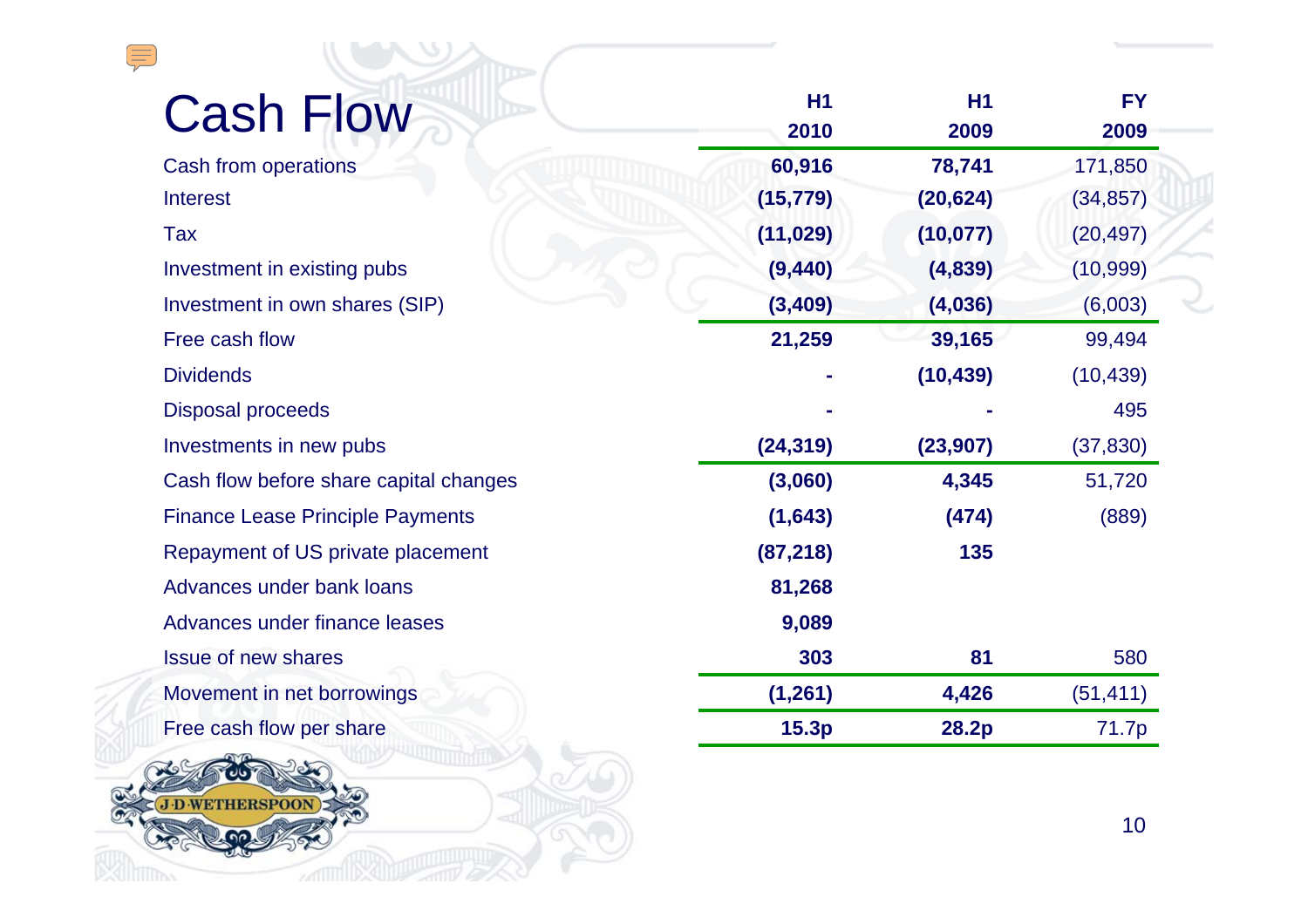## Banking facilities

- New 4 year non-amortising £530m facility from end of March 2010 replacing the existing facility due Dec 2010
	- Existing and new banks in syndicate of 11
	- Oversubscribed, received >£600m credit approved commitments
- £20m overdraft facility, giving £550m total facilities
- £400m swaps to 2014
	- £250m swap expiring in 2014
	- £150m swap expire in 2016
		- Average interest cost of swaps 5.5%



Successful refinancing completed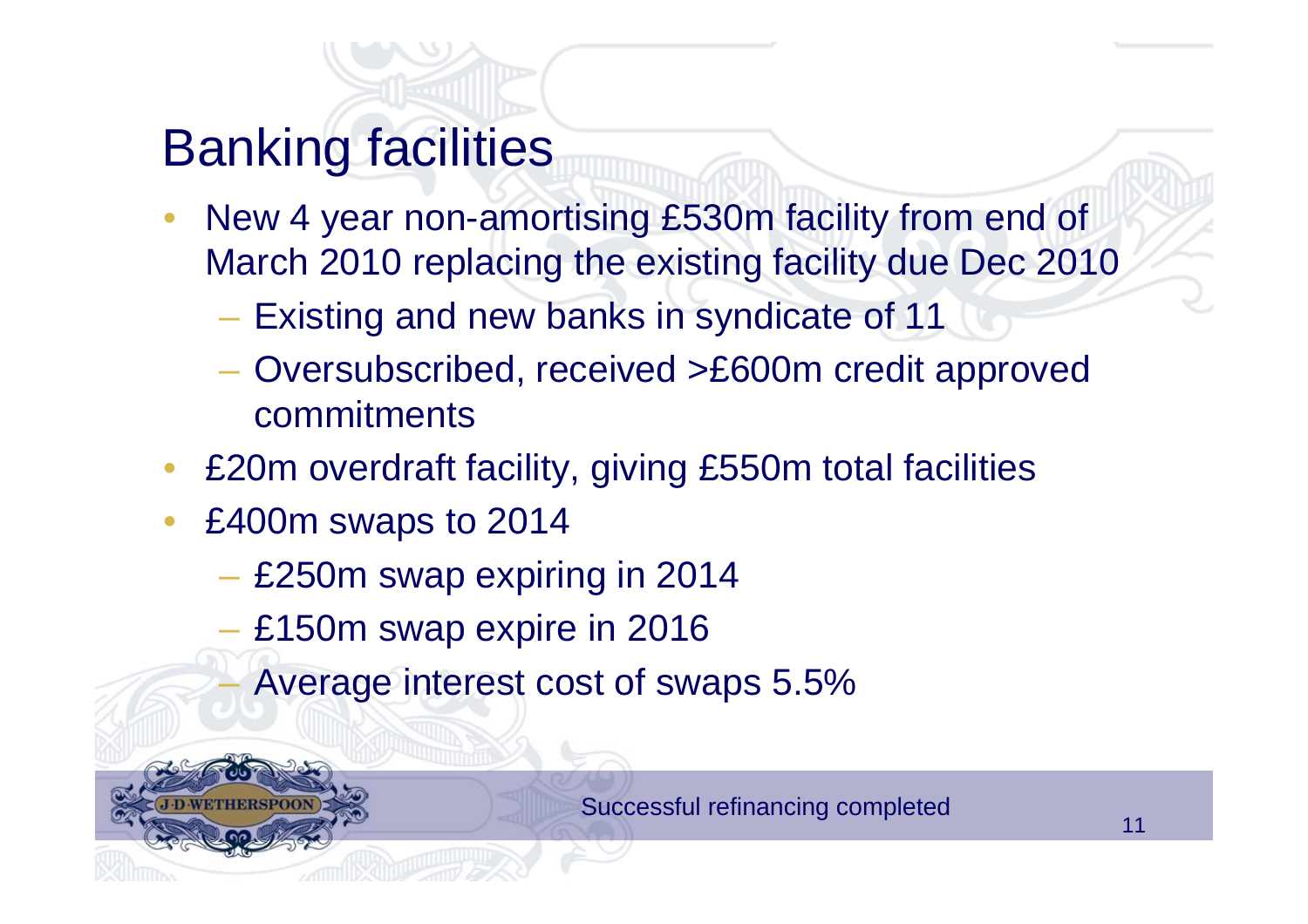## **Dividends**

- 19p total dividend (2009:0p)
	- 12p full year dividend paid in full now
	- 7p special dividend to partly compensate for no dividend last year
	- Dividend cover excluding special dividend is 1.5 times
- Paid on 1<sup>st</sup> April 2010
	- To shareholders on the register at 19 March 2010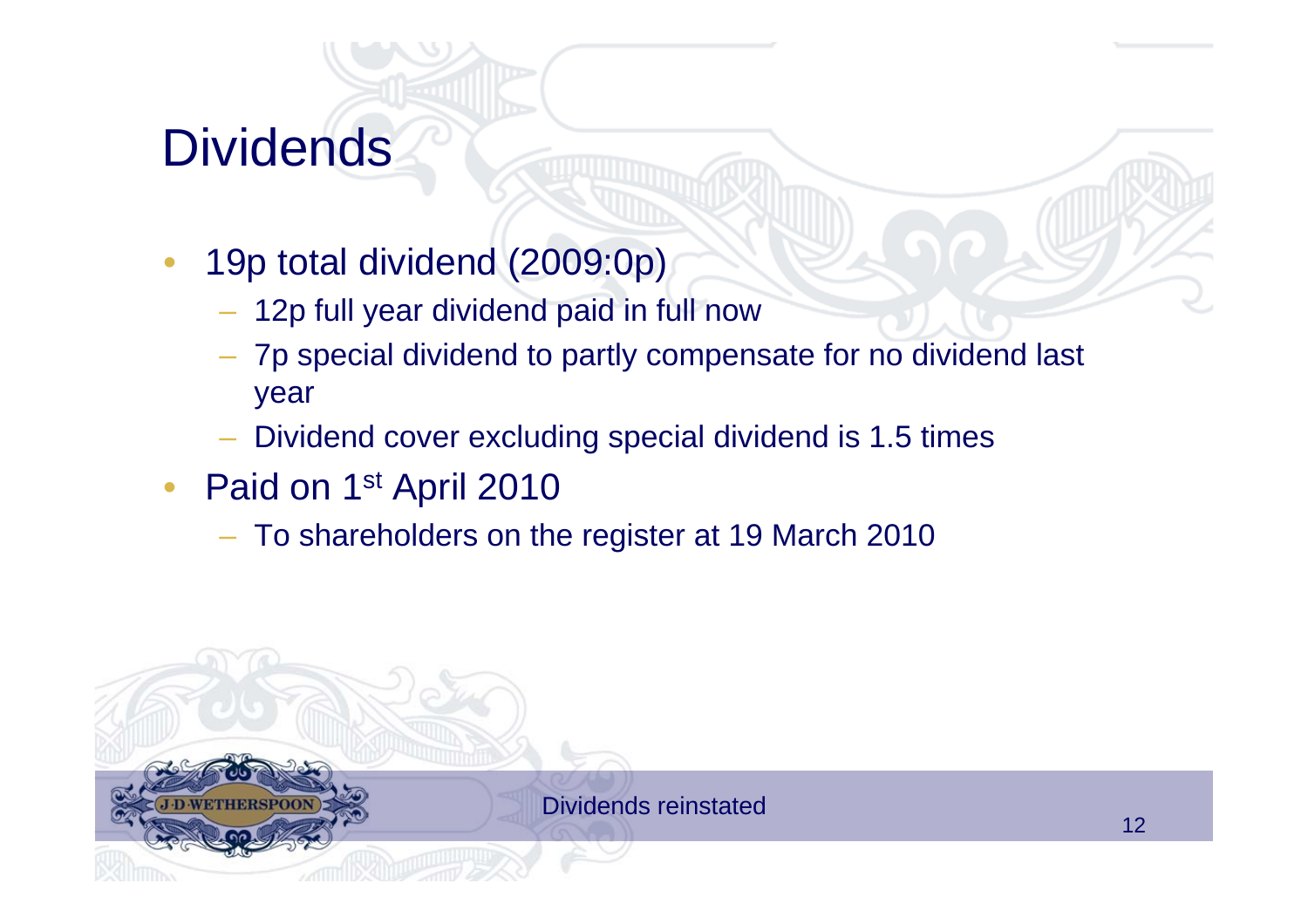## Continued Improvement

- Over 190 pubs are in the CAMRA Good Beer Guide
- Continued strong growth of traditional ales
- Training awards and diplomas
- Strong growth in our clubs: Steak, Curry & Sunday
- New products added including Monster energy drink, Carlsberg and Tuborg
- Raised over £3m for CLIC Sargent (caring for children with cancer)
- Bonus £12.5m paid in H1, 93% of bonus awards made to employees below board level



Ongoing improvements in the business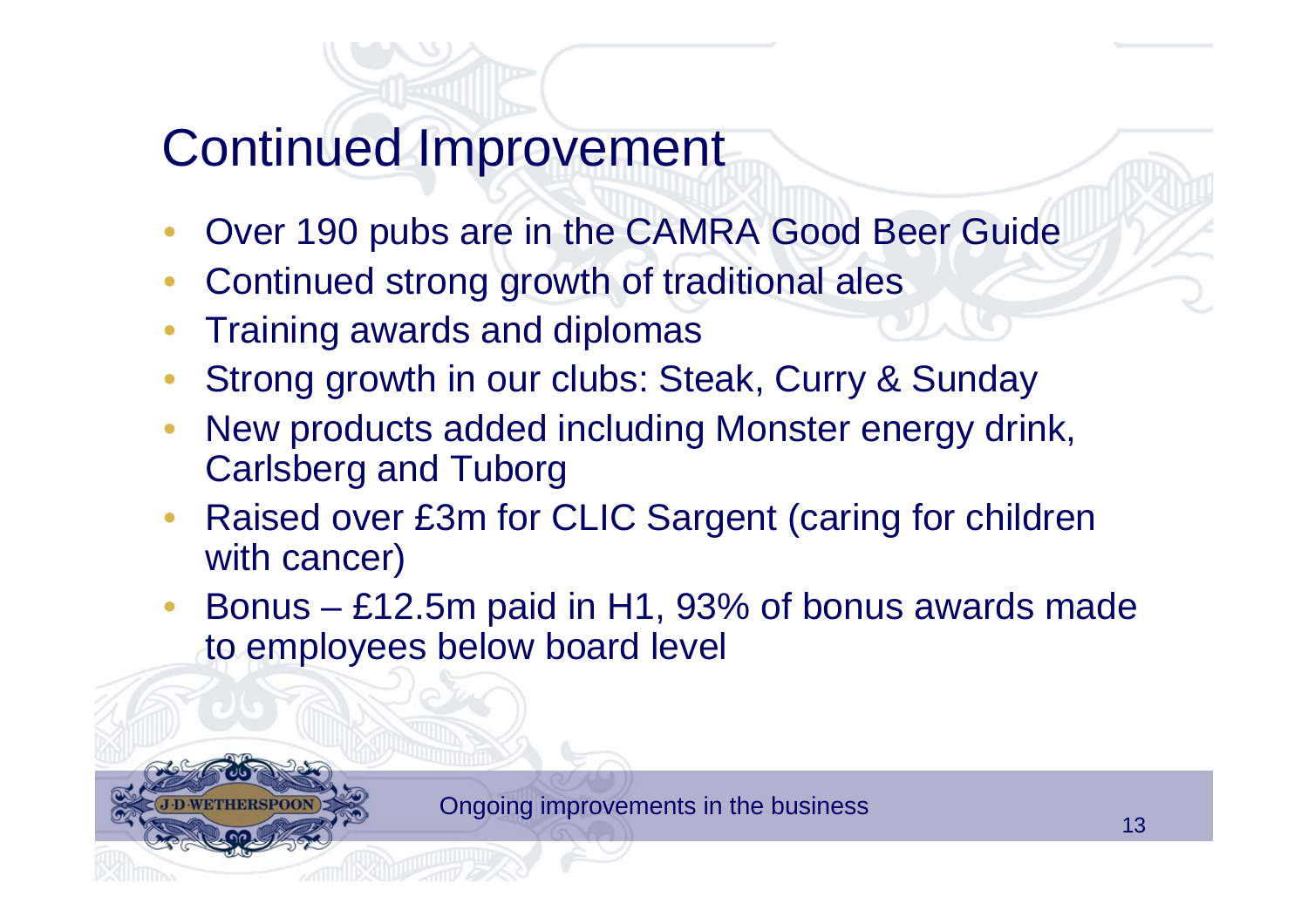## **Property**

- 2009/10 H1 17 new pubs
- 2008/09 H1 21 new pubs
- 2009/10 FY c50 planned
- Property prices and rent review settlements remain lower than historic trends
- Currently 41% freehold
- Long term target to open 250 pubs over next 5 years

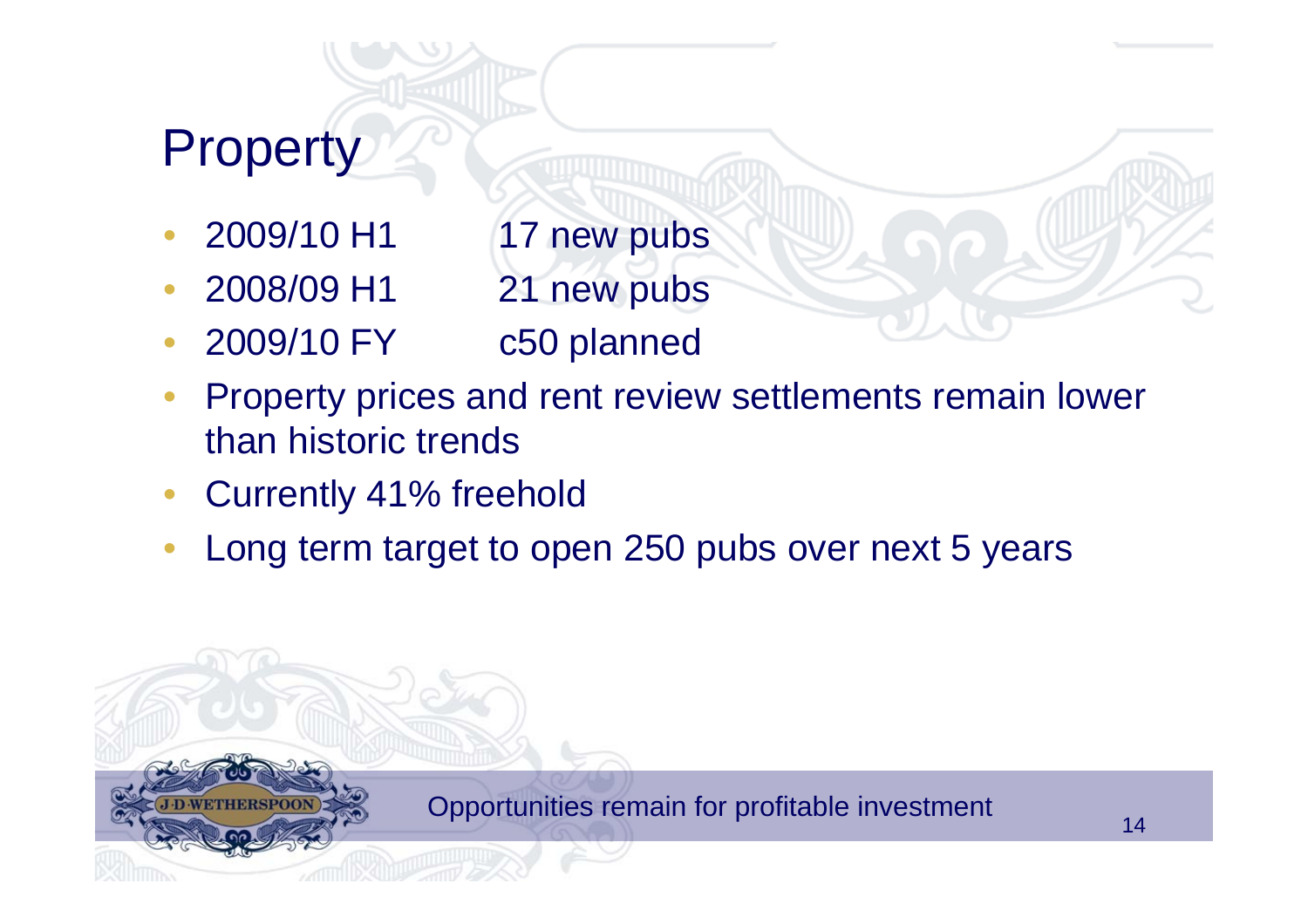## 2010 H2 Outlook

- Open from 7am for breakfast from 28th April
- Cost outlook remains benign. For example, over 75% of rent reviews in last 12 months at nil increase
- Higher interest charges of c 8% going forward
- Opportunities for profitable investment
- Staff retention leading to improved standards
	- Pub managers now average >8 years service, ahead of industry
- Largest ever ale and wine festivals expected this spring Ale festival  $7<sup>th</sup>$  April – 25<sup>th</sup> April Wine festival  $24<sup>th</sup>$  May – 10<sup>th</sup> June



Confident of future prospects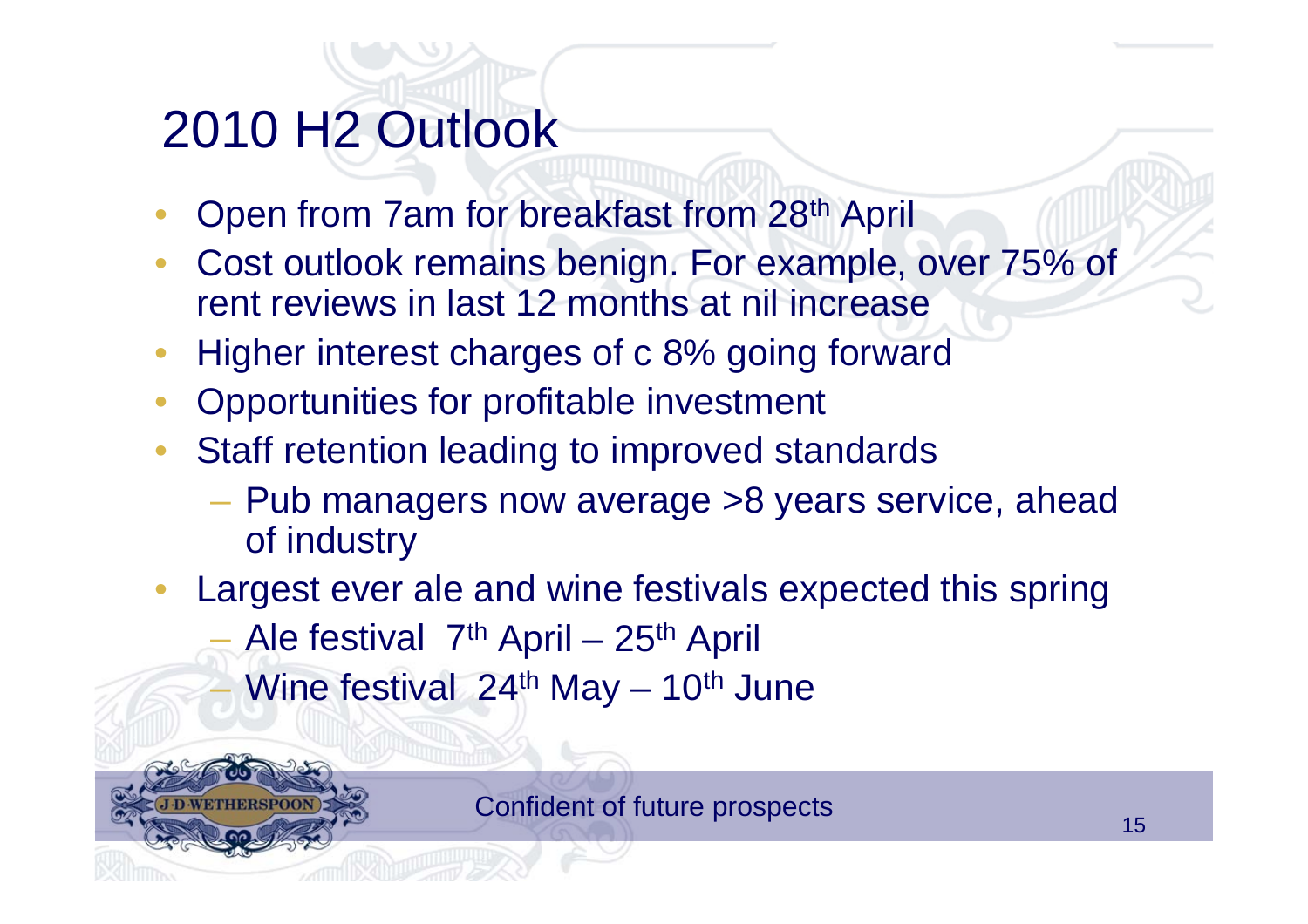### Appendices

- A 10 Year Financial Graphs
- **B** 10 Year Trends
- C Capital Trends
- D ROC/CROCCE/ROE
- E ROC/CROCCE/ROE Calculations
- F **Net Debt year on year movement**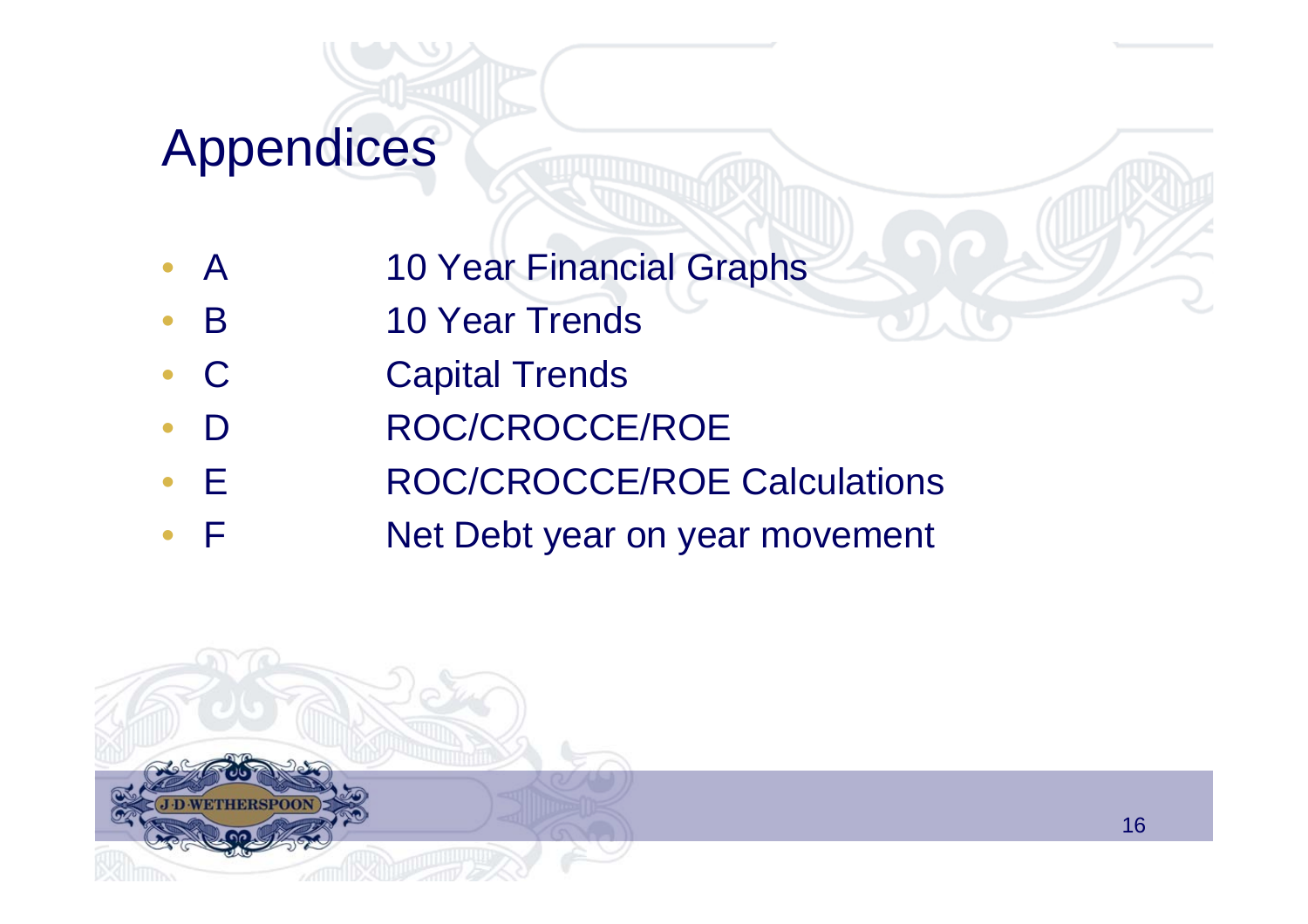### 10 Year Summary

#### Appendix A

#### Number of Pubs



Average Sales Per Pub Week (including VAT)



#### **Turnover**



Profit Before Tax



**£000**

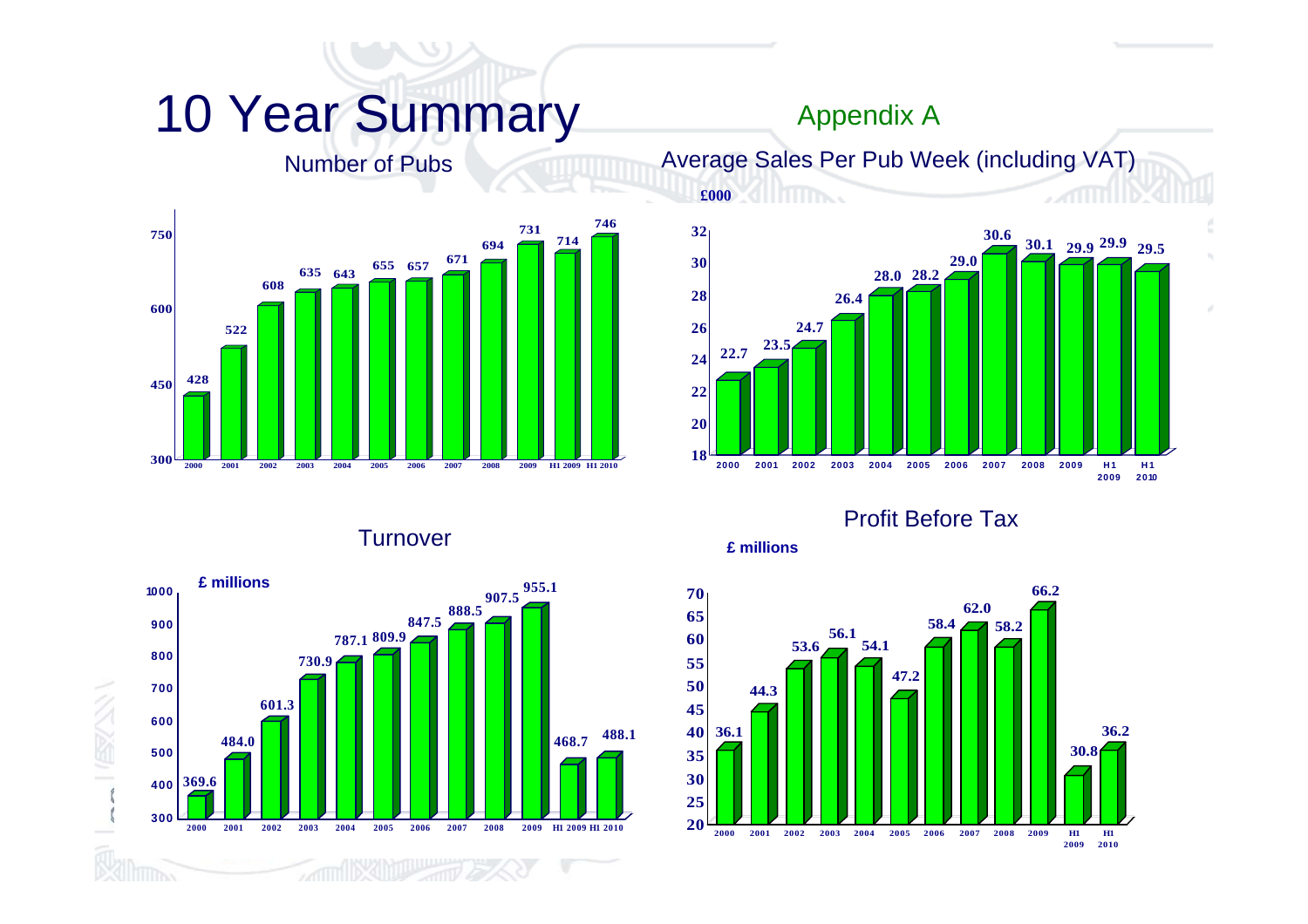|                                            |        |        |        |        |        |        | <b>Appendix B</b> |        |        |            |            |
|--------------------------------------------|--------|--------|--------|--------|--------|--------|-------------------|--------|--------|------------|------------|
| <b>JDW - Financial Trends</b>              | 2001   | 2002   | 2003   | 2004   | 2005   | 2006   | 2007              | 2008   | 2009   | 2009<br>H1 | 2010<br>H1 |
| Sales per pub (£000)                       | 1,040  | 1,093  | 1,169  | 1,239  | 1,246  | 1,283  | 1,354             | 1,333  | 1,344  | 666        | 661        |
| LFL sales $(\%)$                           | $+7.5$ | $+5.0$ | $+4.0$ | $+3.6$ | $-0.6$ | $+2.0$ | $+5.6$            | $-1.1$ | $+1.2$ | $+1.9$     | $+0.1$     |
| LFL profits (%)                            | $+7.0$ | $+3.8$ | $-0.9$ | $-0.7$ | $-4.0$ | $+5.9$ | $+7.0$            | $-6.6$ | $-1.7$ | $-4.0$     | $+1.3$     |
| EBITDA per pub (£000) (1)                  | 205.9  | 207.4  | 201.9  | 204.4  | 195.7  | 205.6  | 219               | 211.6  | 212.9  | 96.0       | 96.2       |
| Number of pubs                             | 522    | 608    | 635    | 643    | 655    | 657    | 671               | 694    | 731    | 714        | 746        |
| % freeholds (%)                            | 40     | 42     | 42     | 41     | 41     | 41     | 42                | 42     | 42     | 42         | 41         |
| <b>CROCCE (%) (2)</b>                      | 15.3   | 13.9   | 13     | 12.6   | 11.7   | 11.9   | 12.2              | 11.3   | 11.1   | 10.3       | 10.7       |
| Cash return on equity (%)<br>(2)           | 20.1   | 18.8   | 17.1   | 15.8   | 14.4   | 14.7   | 15.5              | 14.2   | 13.5   | 12.2       | 13.0       |
| Free cash flow per share<br>(pence)        | 29.1   | 33.5   | 38.8   | 36.7   | 37.1   | 42.1   | 35.6              | 50.6   | 71.7   | 28.2       | 15.3       |
| Adjusted earnings per<br>share (pence) (3) | 14.2   | 16.6   | 17     | 17.7   | 16.9   | 24.1   | 28.1              | 25.7   | 32.6   | 16.0       | 17.5       |

(1) Excluding sale & leaseback (2) See appendix D for calculation (3) Excluding exceptional items



18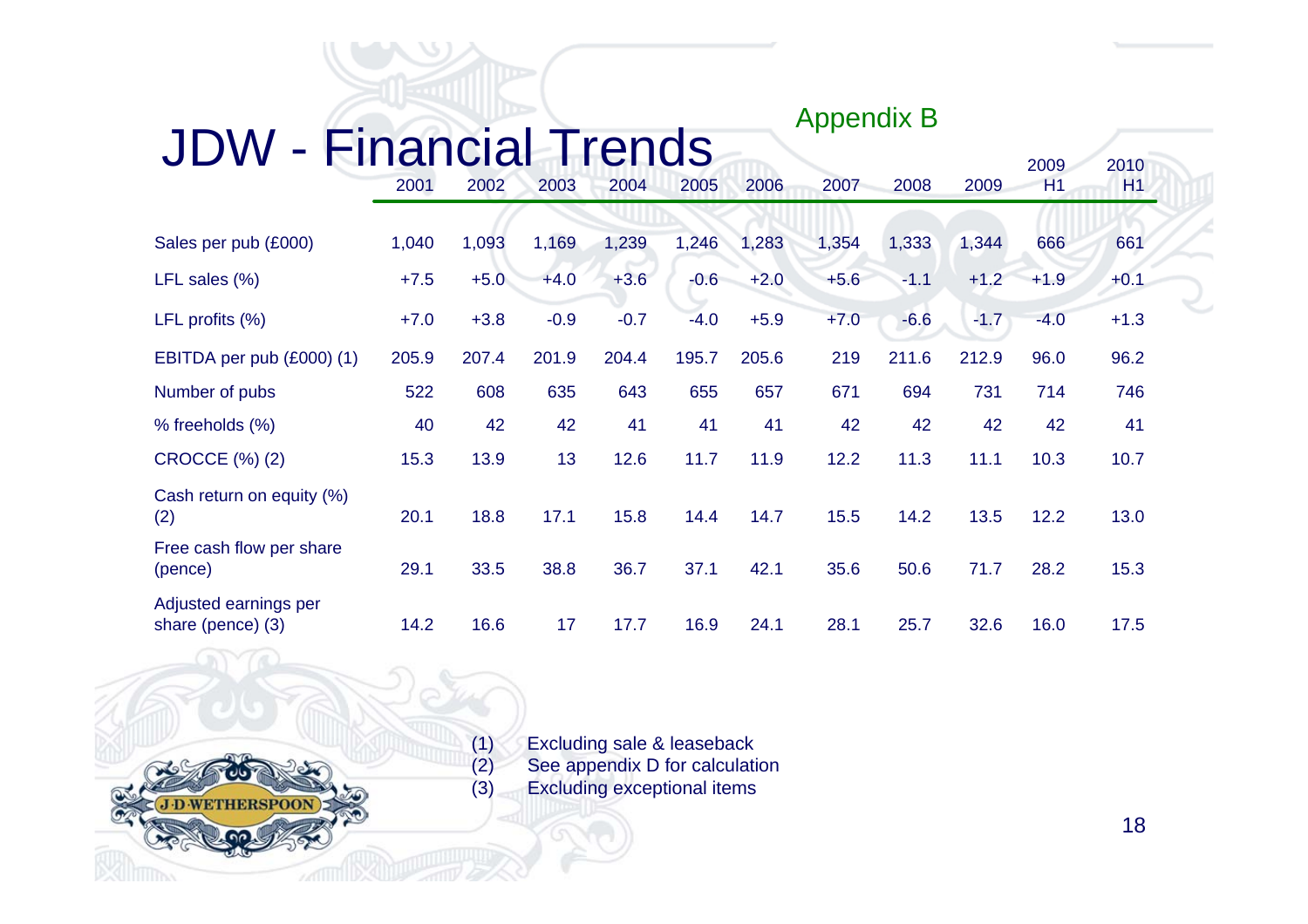# Capital Trends Appendix C

| <b>Financial Year</b>                          | 2001         | 2002  | 2003           | 2004  | 2005  | 2006  | 2007  | 2008  | 2009  | 2009<br><u>H1</u> | 2010<br><u>H1</u> |
|------------------------------------------------|--------------|-------|----------------|-------|-------|-------|-------|-------|-------|-------------------|-------------------|
| Size (sq.ft.) - Openings                       | 3526         | 3808  | 3721           | 4317  | 4176  | 3928  | 3855  | 3615  | 3359  | 3418              | 4123              |
| <b>Number of openings</b>                      | 94           | 87    | 45             | 28    | 13    | 9     | 18    | 23    | 39    | 21                | 17                |
| % which are freehold                           | 75           | 53    | 56             | 43    | 54    | 22    | 61    | 57    | 33    | 38                | 12                |
| Freehold average cost (£k)                     | 506          | 597   | 511            | 640   | 873   | 625   | 750   | 958   | 765   | 869               | 615               |
| Average development cost (£k,<br>excluding FH) | 1178         | 1262  | 1317           | 1431  | 1401  | 1301  | 1520  | 1498  | 851   | 912               | 849               |
| Average cost per sq.ft.                        | 334          | 331   | 354            | 331   | 335   | 331   | 394   | 414   | 253   | 267               | 206               |
| Increase in average cost (%)                   | $\mathbf{2}$ | $-1$  | $\overline{7}$ | $-6$  | 1     | -1    | 19    | 5     | $-39$ | $-36$             | $-19$             |
| <b>Population within 2 miles</b>               | 70000        | 70000 | 73000          | 51000 | 64000 | 59000 | 45000 | 50000 | 38000 | 22342             | 58000             |
|                                                |              |       |                |       |       |       |       |       |       |                   |                   |

**\* Excluding Airport Sites**

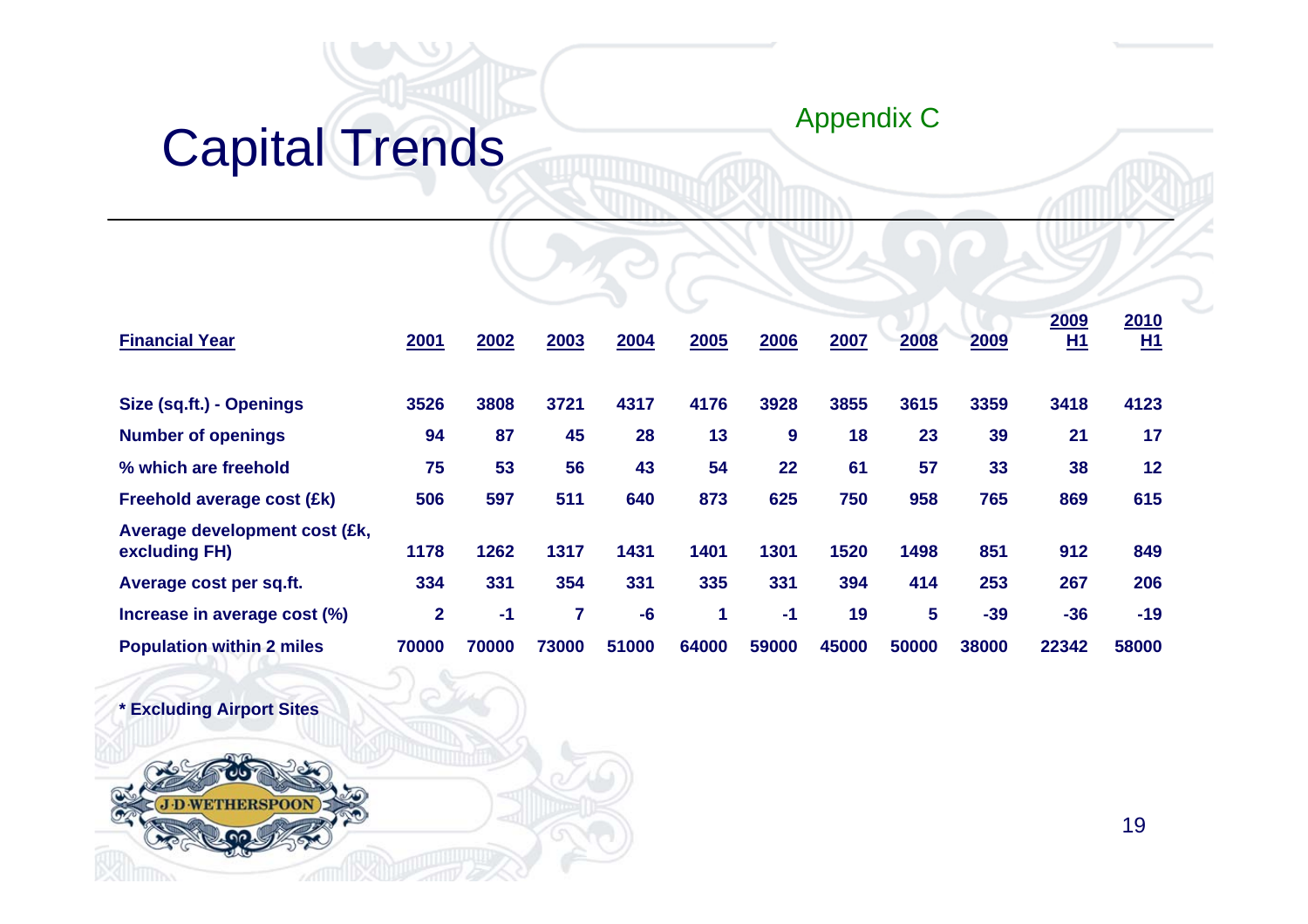## ROC/CROCCE/ROE

Appendix D

|                         | 2010 H1  | 2009 H1 |
|-------------------------|----------|---------|
| • P&L return on capital | 11.5%    | 10.5%   |
| • Crocce                | $10.7\%$ | 10.3%   |
| • P&L return on equity  | 19.2%    | 16.7%   |
| • Cash return on equity | 13.0%    | 12.2%   |

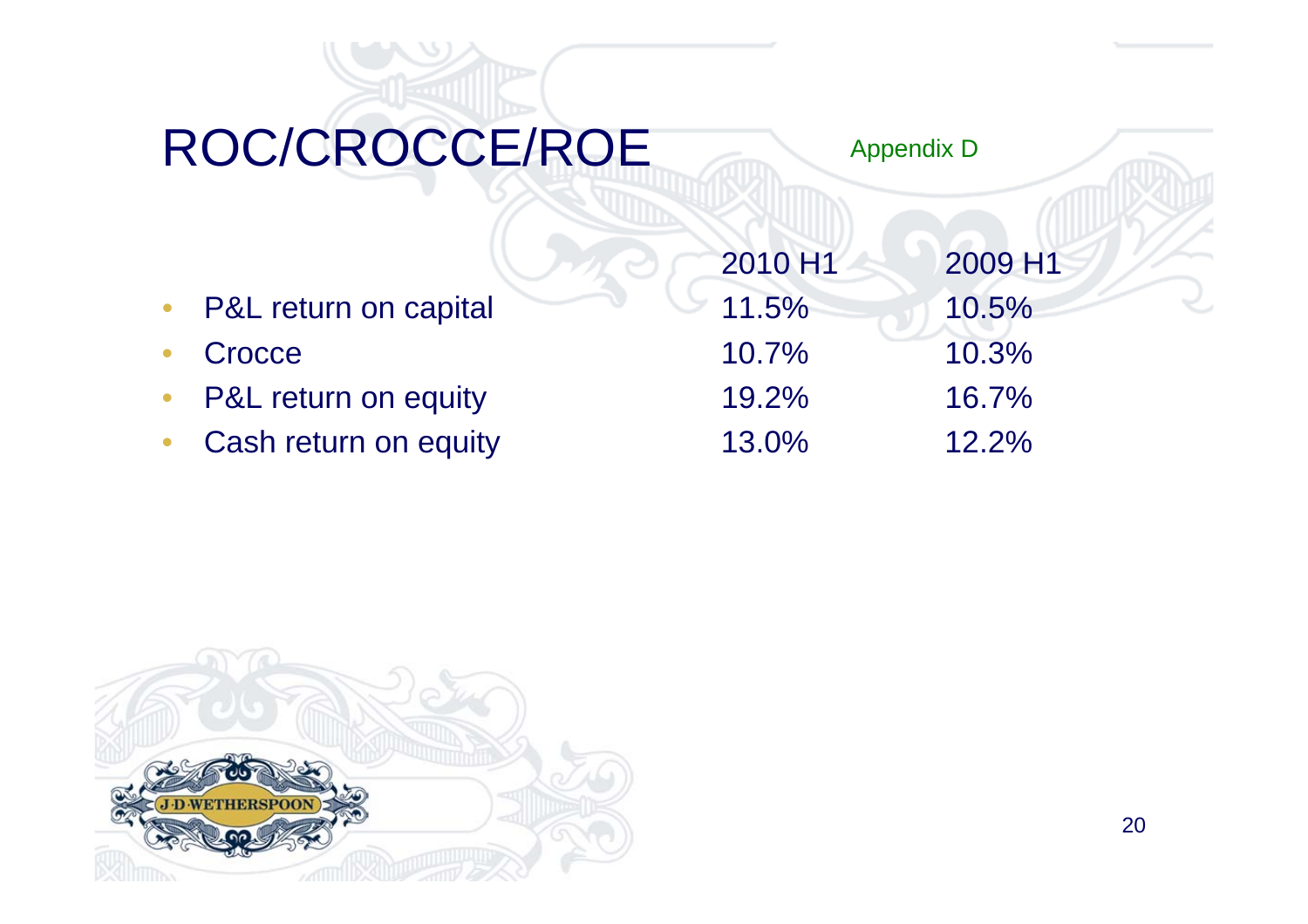## ROC/CROCCE/ROE

|                            |           | H1     | Η1     |
|----------------------------|-----------|--------|--------|
|                            |           | 2010   | 2009   |
|                            |           | £000   | £000   |
| Profit after tax           | (a)       | 24,375 | 17,348 |
| Add: interest              | (b)       | 12,637 | 16,716 |
| <b>Profit pre-interest</b> | $\left( $ | 37,012 | 34,064 |
| Add: deferred tax          |           | 833    | (647)  |
| <b>Depreciation</b>        |           | 22,180 | 22,191 |
| <b>Cash return</b>         | (d)       | 60,025 | 55,608 |

Appendix D1

| $\bullet$ P&L return on capital $[(c)/average(q)]$    | <b>11.5%</b> | 10.5% |
|-------------------------------------------------------|--------------|-------|
| $\bullet$ CROCCE $[(d)/average(h)]$                   | 10.7%        | 10.3% |
| $\bullet$ P&L return on equity $[(a)/a$ verage $(e)]$ | 19.2%        | 16.7% |
| • Cash return on equity $[(d)-(b)/average (h)-(f)]$   | <b>13.0%</b> | 12.2% |
|                                                       |              |       |

*Internal notes: Interest includes fair value loss on derivatives* 

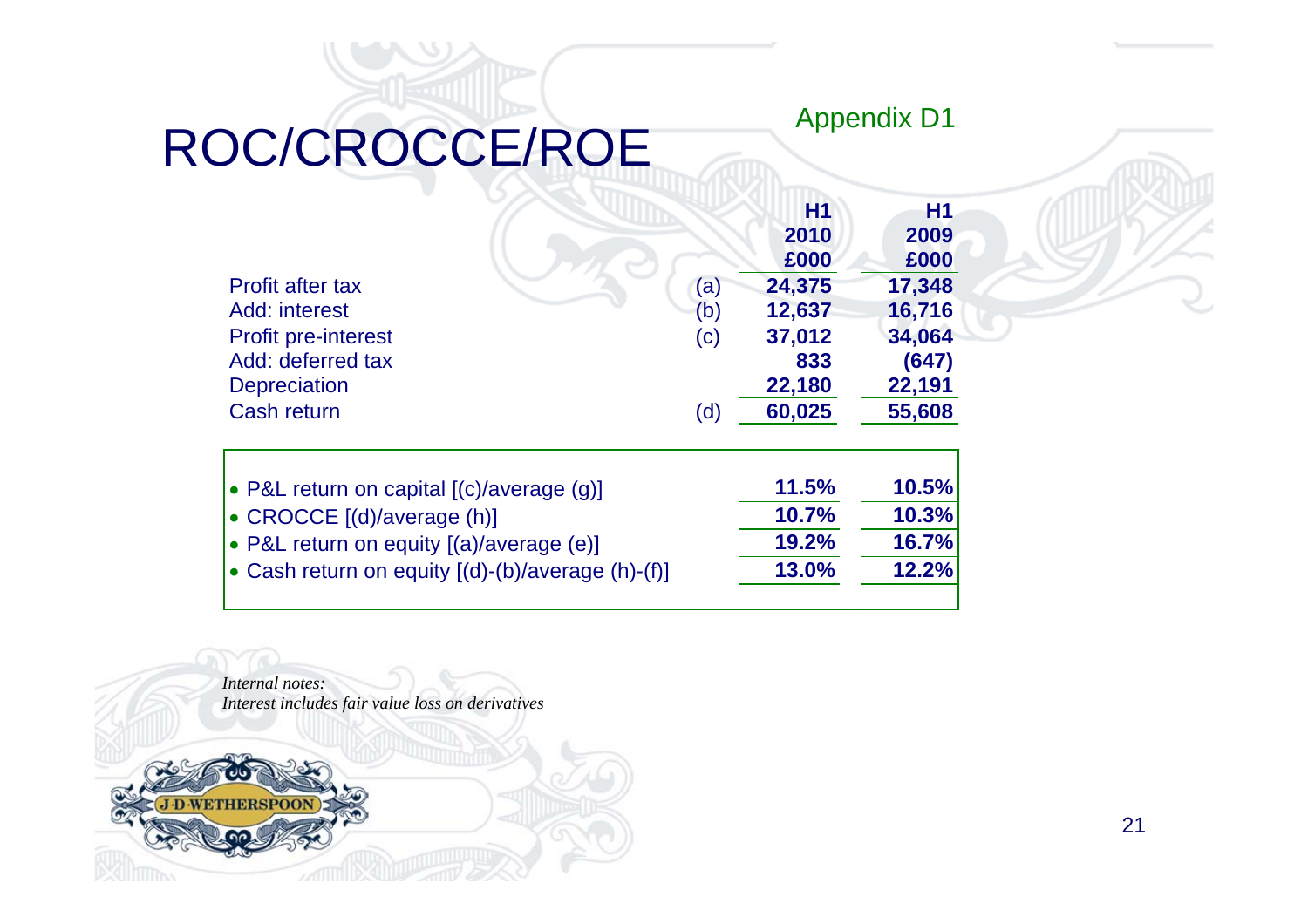#### Appendix E

## ROC/CROCCE/ROE

|                                     |     | <b>H1</b><br>2010 | FY<br>2009      |
|-------------------------------------|-----|-------------------|-----------------|
| Shareholder funds per balance sheet |     | £000<br>181,897   | £000<br>167,693 |
| Add: cum losses on disposal         |     | 37,260            | 37,260          |
| : hedging provision                 |     | 48,258            | 35,996          |
|                                     | (e) | 267,415           | 240,949         |
| Add: net debt                       | (f) | 392,830           | 390,024         |
| Capital employed                    | (g) | 660,245           | 630,973         |
| Add: deferred tax provision         |     | 64,267            | 66,867          |
| <b>Cumulative depreciation</b>      |     | 433,702           | 411,525         |
| Less: revaluation reserve           |     | (11, 414)         | (11,780)        |
| Cash capital employed               | (h) | 1,146,800         | 1,097,585       |